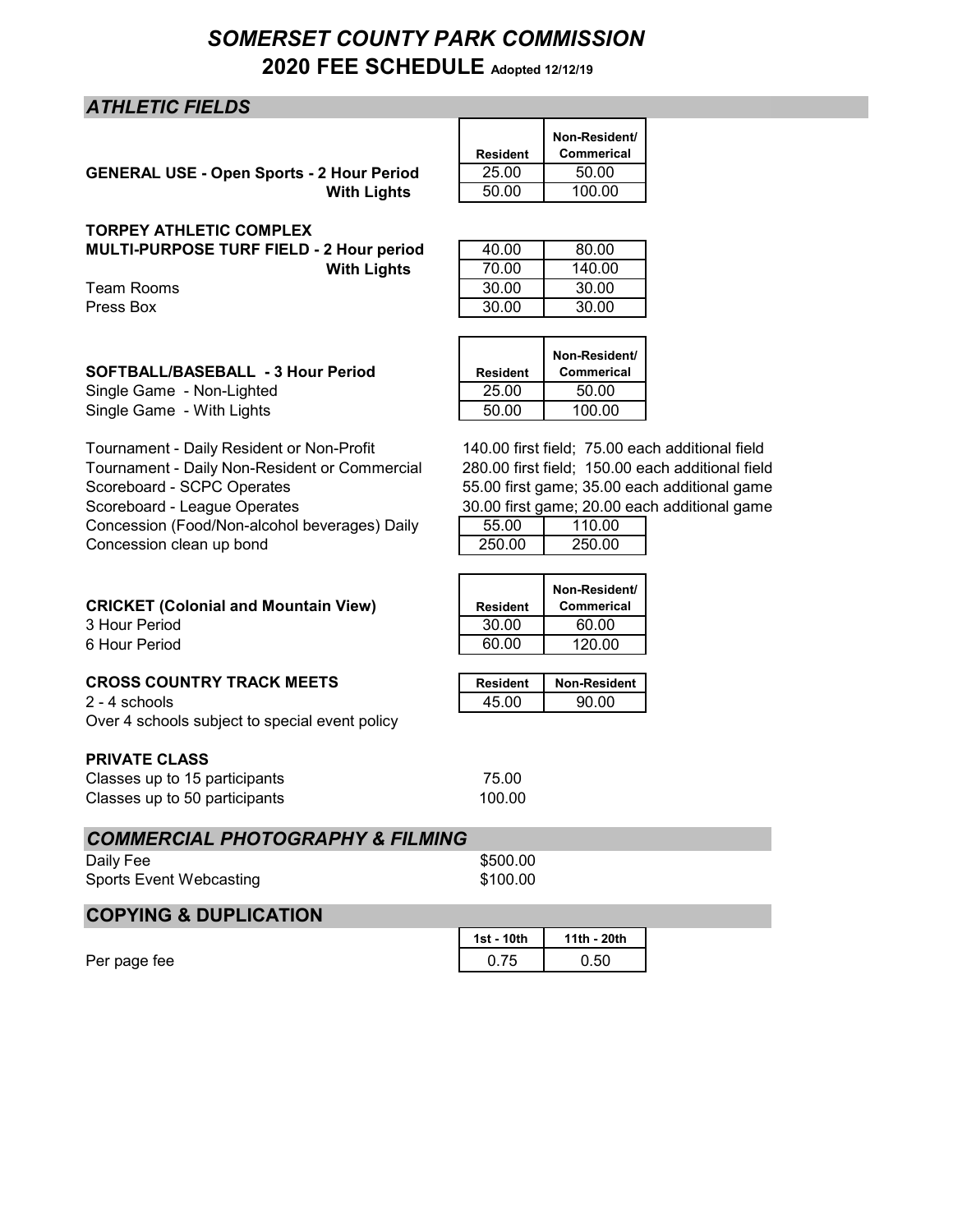# *DOG SHOWS & CLASSES*

## **CLASSES**

Less than 10 Dogs More than 10 Dogs

| No Charge                 |
|---------------------------|
| 40.00 per two hour period |

| <b>SHOWS</b>                                         | <b>Match</b> | <b>AKC Register</b> |
|------------------------------------------------------|--------------|---------------------|
| $Size = 50$ Dogs or less                             | 95.00        | 95.00               |
| $Size = 51 - 100$ Dogs                               | 155.00       | 260.00              |
| Size = 101 - 200 Dogs                                | 235.00       | 390.00              |
| Size = 201 - 300 Dogs                                | 350.00       | 585.00              |
| $Size = 300 - 500$ Dogs                              | 460.00       | 780.00              |
| Size More than 500 Dogs                              | 625.00       | 1,040.00            |
|                                                      |              |                     |
| <b>CONCESSIONS (First 10 included in Permit Fee)</b> |              |                     |
| 11-20 Vendors                                        | 300.00       |                     |
| Over 21 Vendors                                      | 600.00       |                     |
| <b>PRE-EVENT/POST-EVENT FEE</b>                      | 40.00        |                     |
|                                                      |              |                     |
| <b>EVENT CLEAN UP/EQUIPMENT REMOVAL BOND</b>         |              |                     |
| $Size = Less than 100$ Dogs                          | 50.00        |                     |
| $Size = 101 - 200$ Dogs                              | 100.00       |                     |
| $Size = 201 - 500$ Dogs                              | 400.00       |                     |
| $Size = 501 - 1000$ Dogs                             | 800.00       |                     |
| $Size = Over 1000$ Dogs                              | 1,000.00     |                     |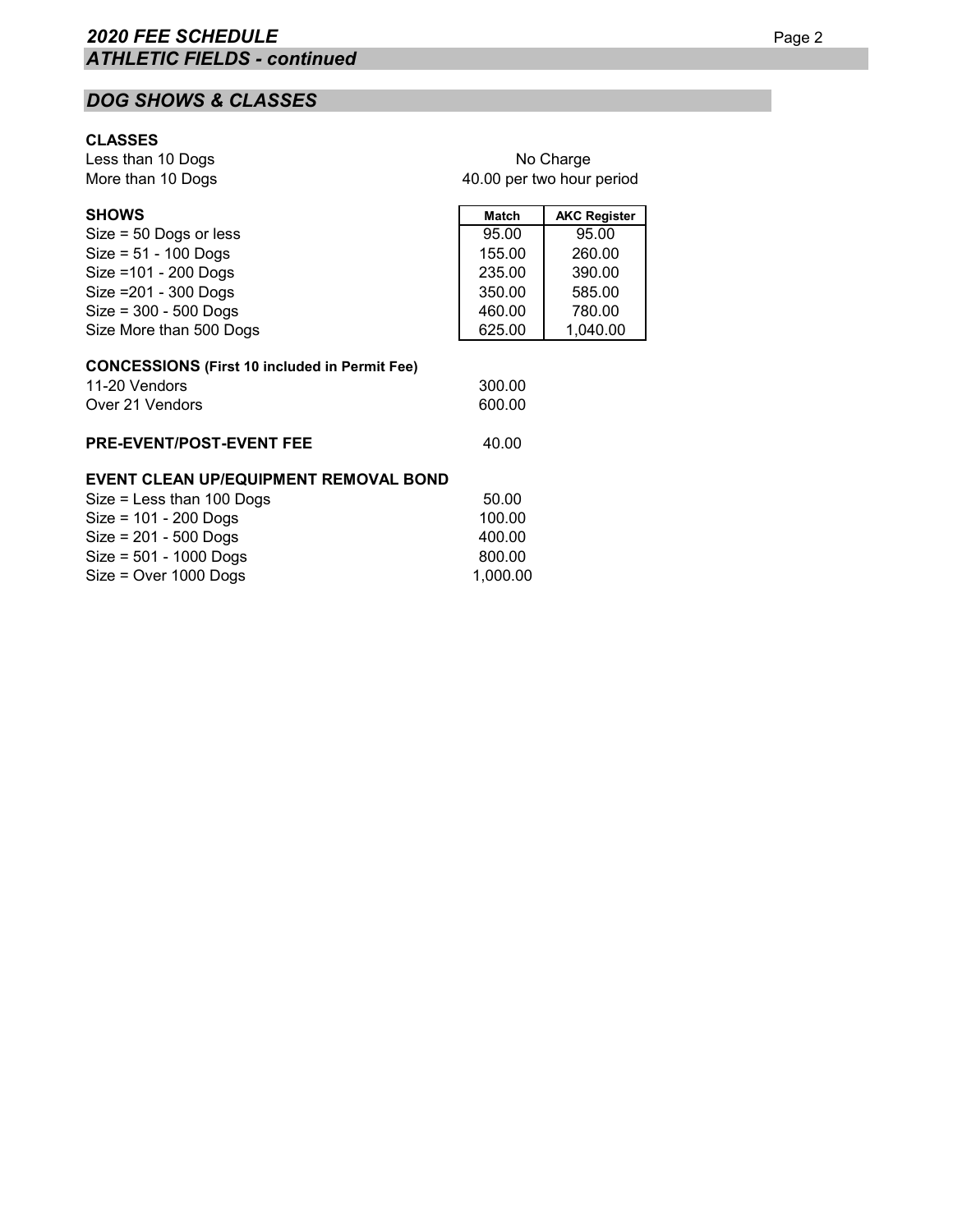## *ENVIRONMENTAL SCIENCE*

#### **COURSE FEES -hourly rate, plus materials** 6.00 7.00

#### **WATERCRAFT PROGRAMS**

#### **CAMPING PROGRAMS**

#### **LONG DISTANCE MULTI-DAY TRIP**

**Educational Time** 

#### **SCHOOL & GROUP PROGRAMS**

Visiting Schools - SCPC Parks, One program title Visiting Schools - SCPC Parks, Two program titles Schools - At school per program title - First Hour Schools - At school per program title - Add. Hour Home Schools Scout/Community Group (Up to 15 people) Scout/Community Group, 16+ people; add/person

#### **BIRTHDAY PARTY**

Two hours - Maximum of 12 people

#### **EDUCATOR WORKSHOPS**

In-Service Training (maximum 25 teachers) Off-Site Workshop/Consultation - Up to 15 people Off-Site Workshop/Consultation - Over 15 people School Yard Habitat Workshop

#### **HALLOWEEN WALK ADVANCE TICKET SALES**

#### **AWESIM KIDS & ECO-EXPLORERS**

Nine (9) Day Session 648.00 Two (2) Week Session 720.00 Extended Hours Option

#### **GROUNDS PERMIT**

Classes up to 15 participants 60.00 Additional participant, exceeding 15

#### **COUNTY CAPER**

**TRAIL SCRAMBLE**

#### **ECO-EXPLORERS ONE WEEK SESSION**

**ECO-EXPLORERS SPRING BREAK SESSION**

| <b>TRIP FEES</b>                                | Student/SR.     | <b>Adult</b> |  |
|-------------------------------------------------|-----------------|--------------|--|
| Half-Day                                        | 20.00           | 25.00        |  |
| Full Day                                        | 30.00           | 40.00        |  |
| <b>COURSE FEES -hourly rate, plus materials</b> | 6.00            | 7.00         |  |
| WATERCRAFT PROGRAMS                             | <b>All Ages</b> |              |  |
| Introduction Canoe Workshop                     | 14.00           |              |  |
| Introduction Kayak Workshop                     | 25.00           |              |  |
| Short Paddling Trip; 2 - 4 hours                | 30.00           |              |  |
| Medium Paddling Trip; 4 - 8 hours               | 60.00           |              |  |
| Long Paddling Trips; 9 - 12 hours               | 75.00           |              |  |
|                                                 |                 |              |  |



| Student/SR. | Adult     |
|-------------|-----------|
| 5.00/hour   | 6.00/hour |

| In-County | <b>Non-County</b> |
|-----------|-------------------|
| 100.00    | 175.00            |
| 165.00    | 290.00            |
| 125.00    | 225.00            |
| 50.00     | 75.00             |
| 50.00     | 75.00             |
| 35.00     | 50.00             |
| 2.00      | 3.00              |

| Resident | Non-Resident I |
|----------|----------------|
| 75.00    | 250 NO         |

6.00 per person

8.50 per person

 3.00 per person 20.00 per team

10.00 per person

187.00 per person

125.00 per person

360.00 per person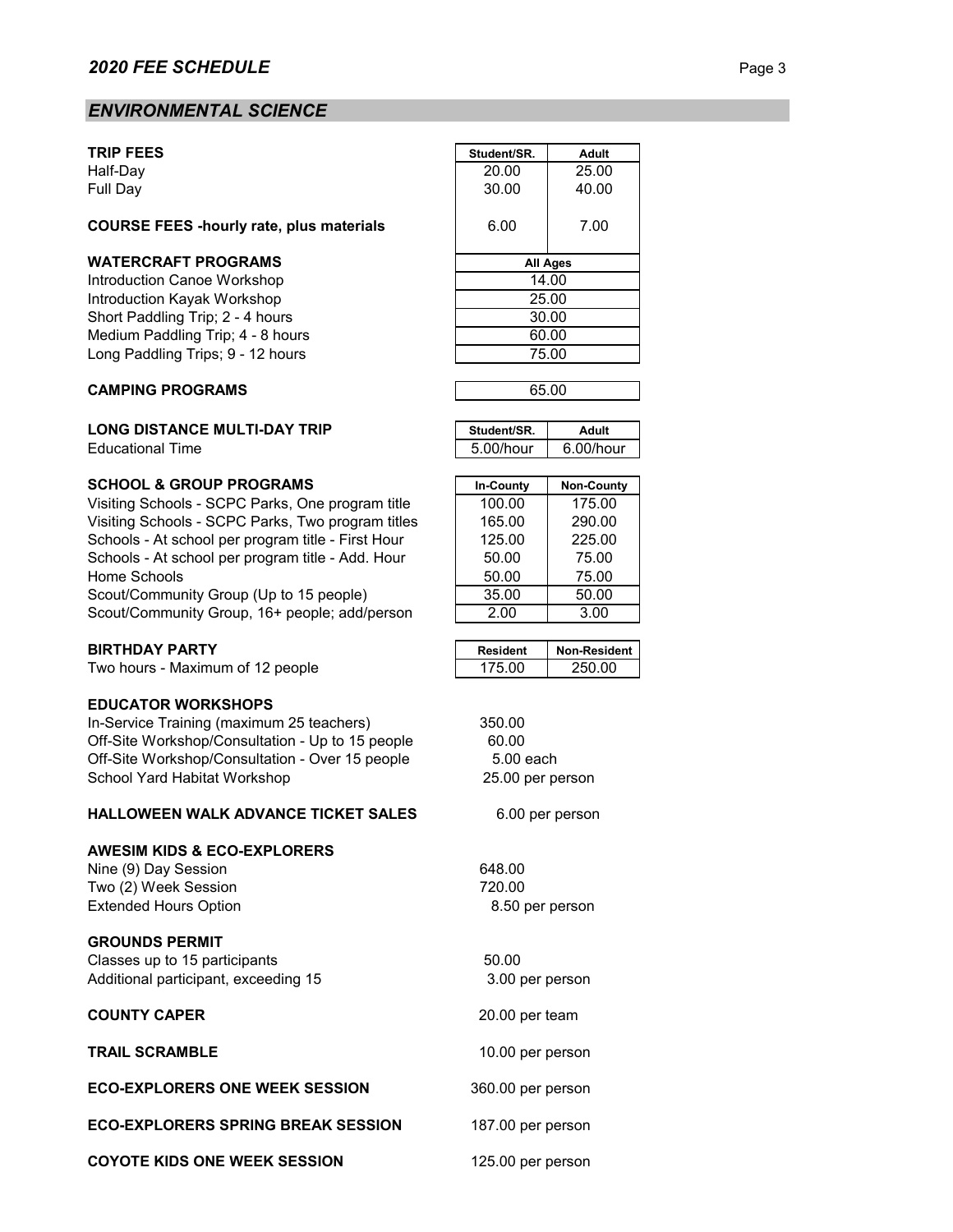# *FLYING FIELD*

|                          | County Youth   County Adult   Non-Resident |       |       |  |
|--------------------------|--------------------------------------------|-------|-------|--|
| <b>ANNUAL USE PERMIT</b> | 15.00                                      | 30.00 | 50.00 |  |

# *GARDENS*

|                                                                                                                                                                                                    | In County                                                                   | <b>Out of County</b>            |  |
|----------------------------------------------------------------------------------------------------------------------------------------------------------------------------------------------------|-----------------------------------------------------------------------------|---------------------------------|--|
| <b>SPEAKING FEES - EDUCATIONAL</b>                                                                                                                                                                 | 75.00                                                                       | 100.00                          |  |
| <b>TOURS - Colonial Park &amp; Buck Gardens</b><br>Garden Tour - Group of 15 or less<br>Garden Tour - Group of 16 or more                                                                          | 90.00<br>7.00 per person                                                    |                                 |  |
| <b>PHOTOGRAPHY &amp; WEDDING CEREMONIES</b><br>Wedding Ceremony (Buck Garden, excluded)<br><b>Wedding Photography</b><br><b>Wedding Photography - Natirar</b><br>Professional Photography / Family | 150.00 per hour/garden<br>150.00 per hour/garden<br>95.00 per hour<br>75.00 |                                 |  |
| <b>WORKSHOP/FIELD STUDY PROGRAMS</b>                                                                                                                                                               | 15.00                                                                       |                                 |  |
| <b>GROUNDS PERMIT</b><br>Classes up to 15 participants<br>Additional participant, exceeding 15                                                                                                     | 75.00<br>3.00 per person                                                    |                                 |  |
| <b>LEONARD J. BUCK GARDEN</b><br><b>ROOM, COURTYARD &amp; DECK RENTAL</b><br>Clean-Up Fee<br>On-Site Audio/Visual Equipment Rental                                                                 | <b>Non-Profit</b><br>50.00<br>20.00<br>5.00                                 | Other<br>75.00<br>20.00<br>5.00 |  |
| <b>GUIDED WALKS - Buck Garden</b><br>Guided Walk (non-group) per person                                                                                                                            | 7.00 per person                                                             |                                 |  |
| <b>GENERAL FACILITIES/AREAS</b>                                                                                                                                                                    |                                                                             |                                 |  |

**INDIVIDUAL PICNIC TABLE, PARKING & FISHING** No Fee

# **BOCCE COURTS**

Per court, Per Day 10.00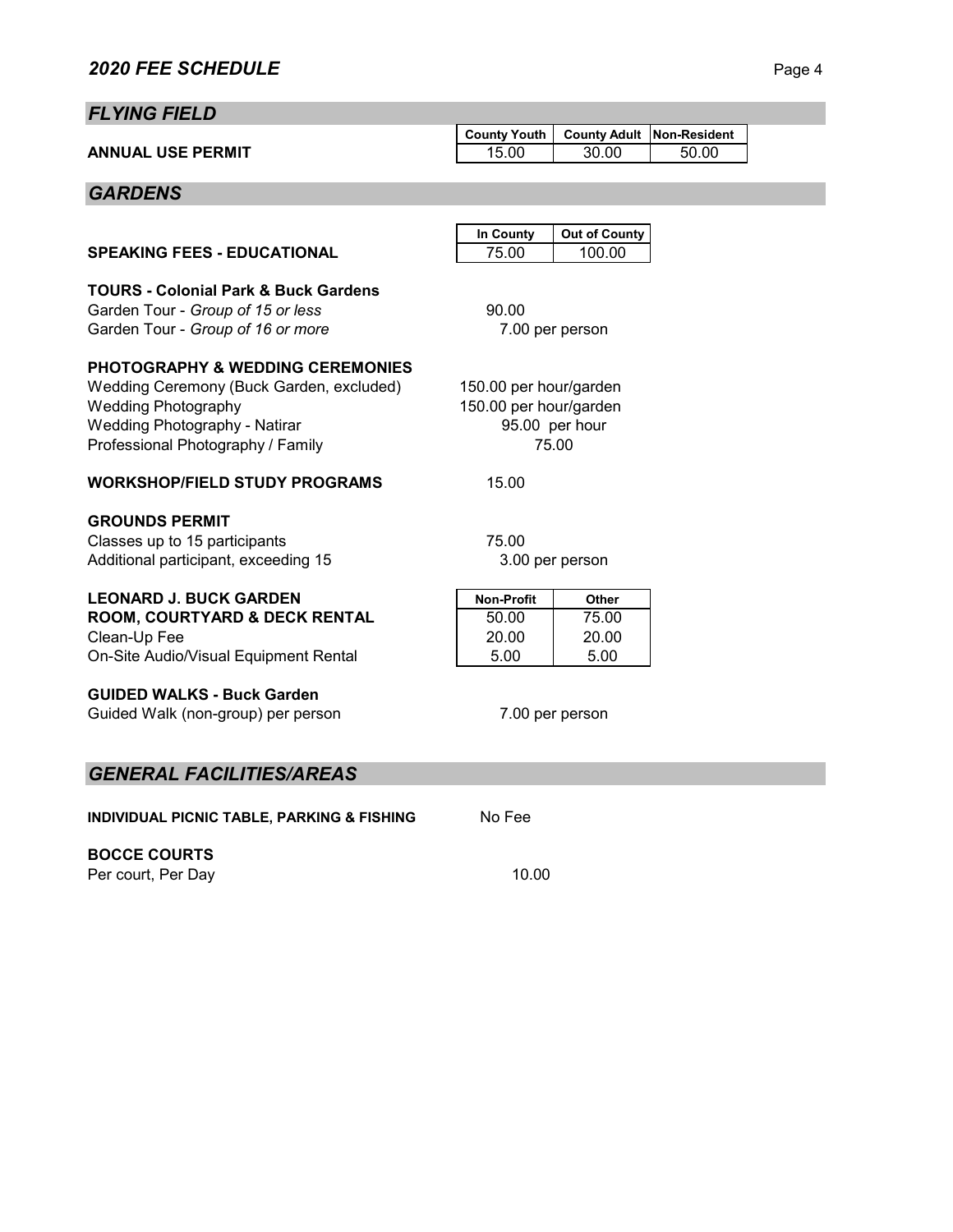## **2020 FEE SCHEDULE** Page 5 *GOLF*

| <b>REGISTRATION (ID CARD)</b>                                | Junior | Senior | Jr. Adult * | Adult | NonRes. Jr/Sr | <b>NonRes. Adult</b> |
|--------------------------------------------------------------|--------|--------|-------------|-------|---------------|----------------------|
| Annual Fee Includes Tee Time Service -<br><b>Full Access</b> | 50.00  | 50.00  | 60.00       | 65.00 | 185.00        | 210.00               |

\* Junior Adult is ages 19 - 29

#### **Business Registration (4 cards)** \$1,200.00

#### **League Player Registration Fee**

**Winter Rates (All days) - ALL COURSES**

#### **GREENS FEES - REGULAR Tees & Greens**

 $G$ reen Knoll, Quail Brook, *Spooky Brook, and Warrenbrook* Monday through Friday Saturday, Sunday & Holidays.

| <b>Registered</b> |               |           | Non-Registered |           |       |
|-------------------|---------------|-----------|----------------|-----------|-------|
| Junior            | <b>Senior</b> | Jr. Adult | Adult          | Jr/Senior | Adult |
|                   |               |           |                |           |       |
| 19.00             | 19.00         | 22.00     | 27.00          | 35.00     | 45.00 |
| 25.00             | 25.00         | 27.00     | 31.00          | 50.00     | 54.00 |

\$50 - 9 Hole League / \$100 - 18 Hole League

Regular posted Monday through Thursday Rates, through March 1

| <b>GREENS FEES - Noon to Twilight 9 Holes</b>                     | Registered |               |           | Non-Registered |           |       |
|-------------------------------------------------------------------|------------|---------------|-----------|----------------|-----------|-------|
| Green Knoll, Quail Brook,<br><b>Spooky Brook, and Warrenbrook</b> | Junior     | <b>Senior</b> | Jr. Adult | <b>Adult</b>   | Jr/Senior | Adult |
| Monday through Friday                                             |            |               |           |                |           |       |
|                                                                   | 11.00      | 11.00         | 12.00     | 16.00          | 20.00     | 25.00 |

### **GREENS FEES - TWILIGHT SPECIAL**

#### $G$ reen Knoll, Quail Brook,

*Spooky Brook, and Warrenbrook* Monday through Friday (Winter - all days) Saturday, Sunday & Holidays. Super Twilight 5:00PM Monday-Friday

Super Twilight 5:00 PM Sat/Sunday/Holidays

## **GREENS FEES - DISCOUNTS**

### *All courses*

Monday through Friday Ages 75 to 84 (Registered Residents) Ages 85 and older (Registered Residents) Somerset Patriots Green Fee  $$25.00$ Active Duty Military **Appropriate Registered Rate** 

## **RAIN CHECKS**

1 to 4 holes played Full Credit 5 to 9 holes played 9-hole Credit 10 or more holes played No Credit

All rain checks to be redeemed toward green fees only, and only at issuing course on appropriate day of week (weekday or weekend)

20% of Greens Fee

No Charge

All rain checks expire at the end of the calendar year. No exceptions.

## **High School Matches & Practice**

| Alll players must be registered |            |
|---------------------------------|------------|
| Season Fee                      | \$1,200.00 |
| Season Fee w/ range balls       | \$1,500.00 |

| <b>Registered</b> |               |           |              | Non-Registered |       |
|-------------------|---------------|-----------|--------------|----------------|-------|
| <b>Junior</b>     | <b>Senior</b> | Jr. Adult | <b>Adult</b> | Jr/Senior      | Adult |
|                   |               |           |              |                |       |
| 14.00             | 14.00         | 16.00     | 17.00        | 21.00          | 25.00 |
| 20.00             | 20.00         | 20.00     | 20.00        | 32.00          | 32.00 |
| 10.00             | 10.00         | 10.00     | 10.00        | 20.00          | 20.00 |
| 15.00             | 15.00         | 15.00     | 15.00        | 25.00          | 25.00 |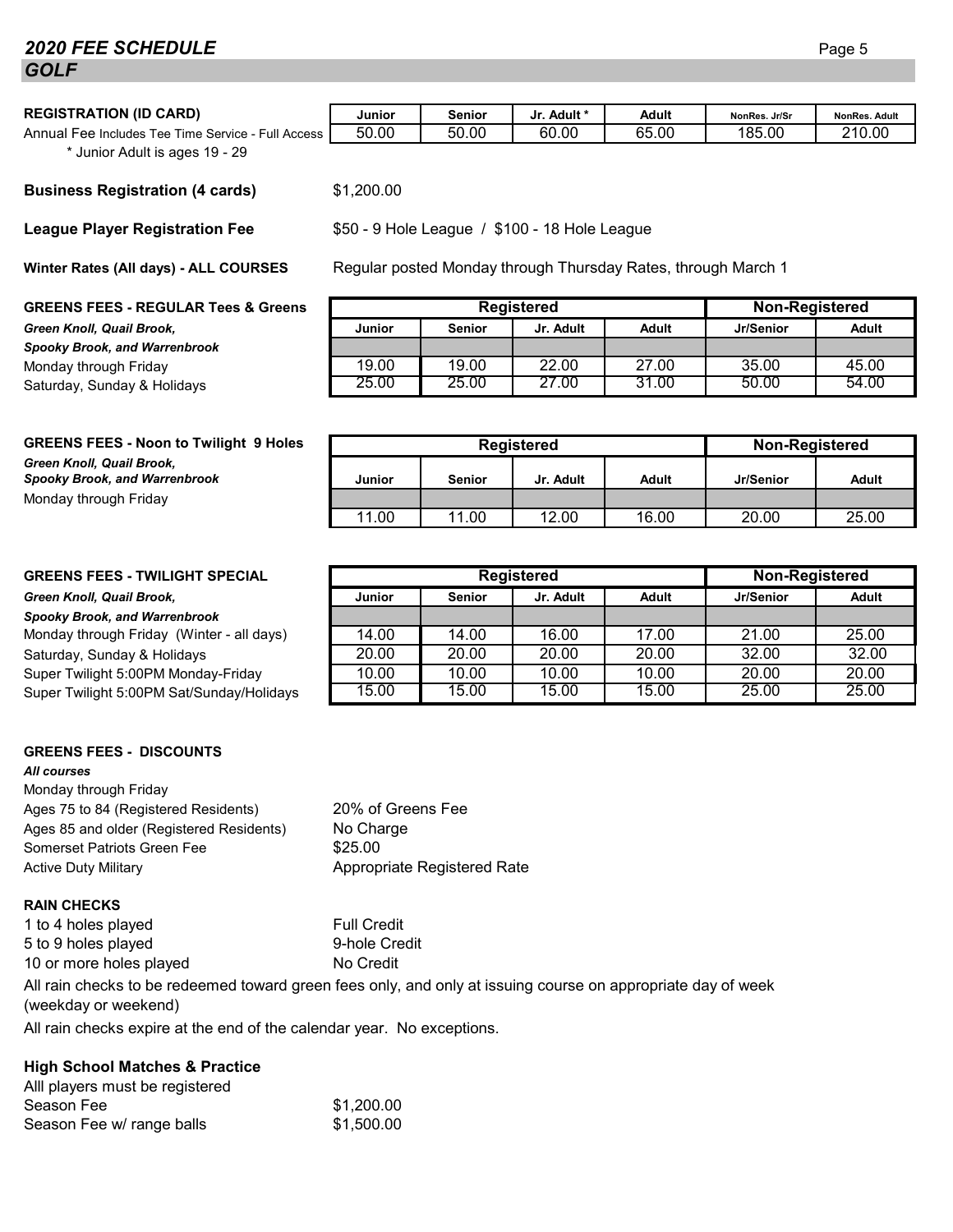## **2020 FEE SCHEDULE** Page 6 *GOLF - continued*

#### **GREEN FEES - Championship 18 Holes**

**Neshanic Valley** 

Monday through Friday Twilight Rate - Monday - Friday Saturday, Sunday & Holidays. **Twilight Rate** *Fees include two passenger golf cart*

#### **GREEN FEES - Championship 9 hole Replay**

**Neshanic Valley** Monday through Friday Saturday, Sunday & Holidays *Fees include two passenger golf cart*

#### **Winter Rates - NV - through March 1, 2019**

 $Championship Course$ Monday through Friday Saturday, Sunday & Holidays **Twiglight** Monday through Friday Saturday, Sunday & Holidays.

#### **Effective June 1 - September 1 GREEN FEES - Championship 18 holes**

#### $N$ eshanic Valley

**Super Twilight Rate - after 5:00pm** Monday through Friday Saturday, Sunday & Holidays. *Fees include two-passenger golf cart*

#### **Effective June 1 - September 1 GREEN FEES - Lake 9 Holes** *Neshanic Valley*

Weekend Early Bird - 6am - 7:30am Saturday, Sunday & Holidays Fees include two-passenger golf cart

# **GREEN FEES - Academy Course - 9 holes**

 $N$ eshanic Valley All Days - 9 holes All Days - 9 holes Replay Saturday, Sunday & Holidays

| <b>Registered</b> |              | <b>Non-Registered</b> |              |
|-------------------|--------------|-----------------------|--------------|
| Jr/Sr.            | <b>Adult</b> | Jr/Sr.                | <b>Adult</b> |
| 45.00             | 55.00        | 65.00                 | 70.00        |
| 30.00             | 40.00        | 45.00                 | 50.00        |
| 65.00             | 65.00        | 85.00                 | 85.00        |
| 45.00             | 45.00        | 60.00                 | 60.00        |

| <b>Registered</b> |       |        | Non-Registered |
|-------------------|-------|--------|----------------|
| Jr/Sr.            | Adult | Jr/Sr. | Adult          |
| 20.00             | 25.00 | 30.00  | 30.00          |
| 30.00             | 30.00 | 4በ በበ  | 4በ በበ          |

| <b>Registered</b> |       |        | <b>Non-Registered</b> |
|-------------------|-------|--------|-----------------------|
| Jr/Sr.            | Adult | Jr/Sr. | <b>Adult</b>          |
| 35.00             | 45.00 | 50.00  | 55.00                 |
| 40.00             | 50.00 | 60.00  | 65.00                 |
|                   |       |        |                       |
| 25.00             | 30.00 | 35.00  | 40.00                 |
| 30.00             | 35.00 | 40.00  | 45.00                 |

| <b>Registered</b> |       | <b>Non-Registered</b> |       |
|-------------------|-------|-----------------------|-------|
| Jr/Sr.            | Adult | Jr/Sr.                | Adult |
|                   |       |                       |       |
| 25.00             | 30.00 | 35.00                 | 40.00 |
| 35.00             | 35.00 | 45.00                 | 45.00 |

| <b>Registered</b> |       | <b>Non-Registered</b> |       |
|-------------------|-------|-----------------------|-------|
| Jr/Sr.            | Adult | Jr/Sr.                | Adult |
|                   |       |                       |       |
| 33.00             | 33.00 | 43.00                 | 43.00 |

| <b>Registered</b> |               |        | <b>Non-Registered</b> |
|-------------------|---------------|--------|-----------------------|
| Jr/ w/ Adult      | Jr./Sr./Adult | Jr/Sr. | Adult                 |
| 5.00              | 15.00         | 25.00  | 25.00                 |
| 5.00              | 12.00         | 12.00  | 12.00                 |
| 5.00              | 17.00         | 27.00  | 27.00                 |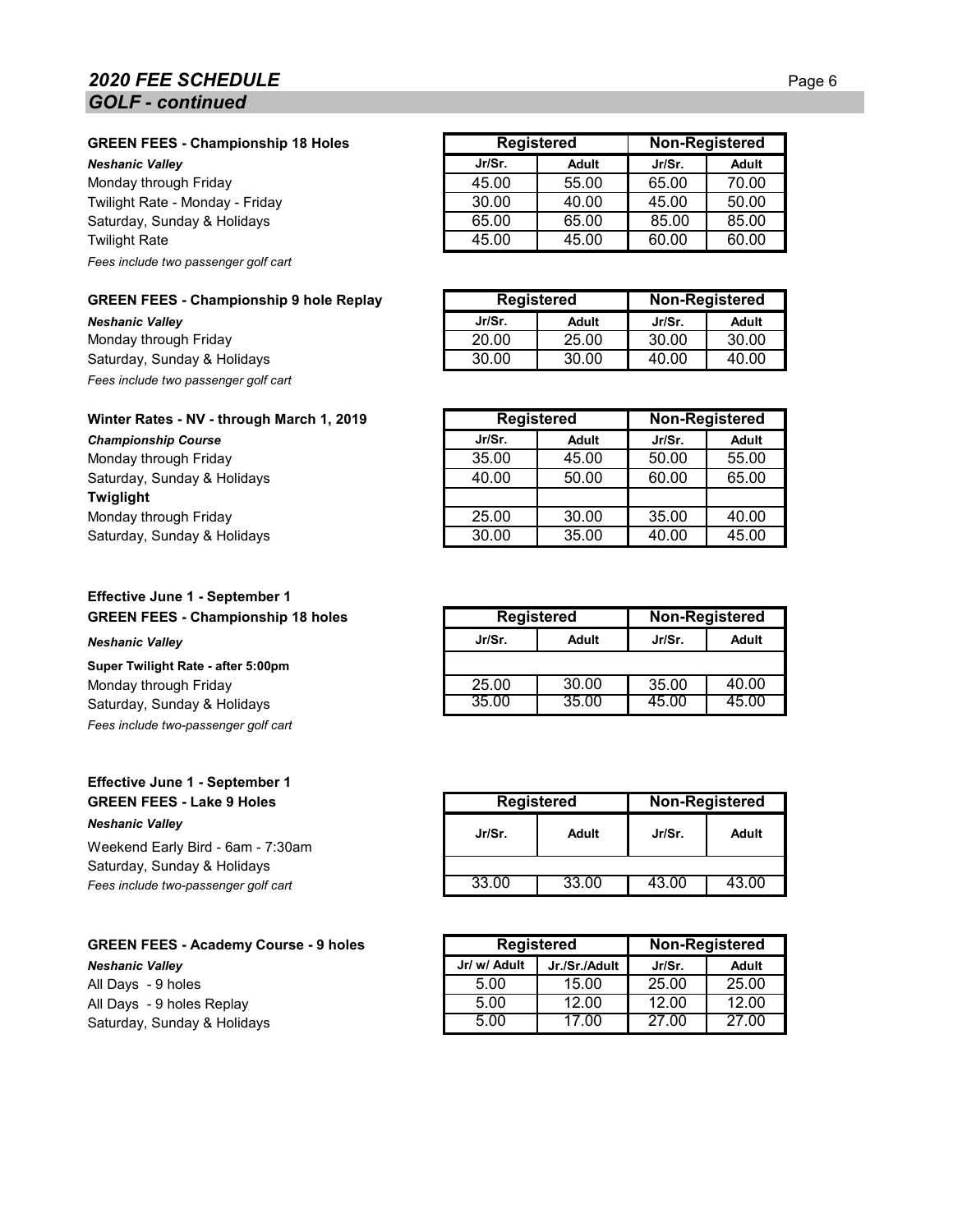### **2020 FEE SCHEDULE** Page 7 *GOLF - continued*

| FULL SERVICE OUTING FEE (NVGC only) - Shotgun |  |
|-----------------------------------------------|--|
| Shotgun start                                 |  |

Shotgun Weekday (GKGC, QBGC, SBGC, WBGC) \$40.00 or \$50.00 with \$10 credit in Golf Shop

| <b>LEARNING CENTER - Neshanic Valley</b> |  |
|------------------------------------------|--|
|------------------------------------------|--|

| Range Balls - Bucket                       | 7.00   | 10.00 | 13.00 |
|--------------------------------------------|--------|-------|-------|
| Daily Pass                                 | 35.00  |       |       |
| Sr./Jr. Weekday                            | 20.00  |       |       |
| Twilight                                   | 40.00  |       |       |
| Season Pass                                | 550.00 |       |       |
| Callaway Performance Center - Club Fitting | 50.00  |       |       |

#### **PRACTICE/DRIVING RANGE**

**Spooky Brook, Quail Brook, and Green Knoll** - Bucket of Balls 7.00

#### **GOLF LESSONS**

Individual 55.00 100.00 Individual Series - 5 sessions Multiple Student - 2-4 students Multiple Student - 5+ students

#### **USGA HANDICAP SYSTEM Register Non-Reg.**

**Annual Registration** 

#### **YOUTH GOLF SCHOOL**

5-day two-hour school 5-day six-hour school Stay & Play (Daily)

#### **AVID JUNIOR GOLFER In-County Non-County**

5-day seven-hour school for three weeks 5-day seven-hour school for four weeks 5-day seven-hour school for five weeks 5-day seven-hour school for six weeks 5-day seven-hour school for seven weeks

#### **RENTALS (excludes tax)**

Hand Cart 1.69<br>Deluxe Golf Club Set with Bag 1.69 (1998) 1999 Deluxe Golf Club Set with Bag

| POWER GOLF CAR RENTALS (excludes tax) | 9 Hole | 18 Hole |
|---------------------------------------|--------|---------|
|---------------------------------------|--------|---------|

Single Rider - Mobility cart Weekday Senior - Two Riders Two Rider 17.8 30.95 Single Rider - 9 holes - Regulation Course NVGC Academy - per person - 9 holes only Mobility Impaired (NVGC Academy)

#### **GREEN FEES - GolfNow**

#### **TEE TIME RESERVATION SYSTEM**

Annual, Full Access - Non-Registered 75.00

| <b>GREENS FEES - Pitch &amp; Putt - Green Knoll</b> |       |
|-----------------------------------------------------|-------|
| Monday through Friday                               | 10.00 |
| Saturday, Sunday & Hoildays                         | 11.00 |
|                                                     |       |

| <b>GOLF SIMULATER (one hour)</b> | 50.00 |
|----------------------------------|-------|
|----------------------------------|-------|

| 1 Hour |
|--------|
| 100.00 |
| 515.00 |
| ΝA     |
| ΝA     |
|        |

85.00 per golfer 65.00 per golfer

| <b>Von-Reg.</b> | Reaister |
|-----------------|----------|
| 50.00           | 4በ በበ    |
|                 |          |

| 175.00 |  |
|--------|--|
| 450.00 |  |
| 20.00  |  |

| <b>In-County</b> | <b>Non-County</b> |
|------------------|-------------------|
| 1,850.00         | 2,000.00          |
| 2,150.00         | 2,300.00          |
| 2,350.00         | 2,500.00          |
| 2,450.00         | 2,800.00          |
| 2,550.00         | 2,900.00          |

| 18 Hole |
|---------|
| 12.19   |
| 23.45   |
| 30.95   |
| NA      |
| NA      |
| ΝA      |
|         |

\$7 more than the appropriate registered rate

| Non-Reg. |  |
|----------|--|
| 50.00    |  |
|          |  |
|          |  |
|          |  |

|        | 450.00    |
|--------|-----------|
|        | 20.00     |
|        |           |
| Non-Co | In-County |
| ' UUU  | -850.00   |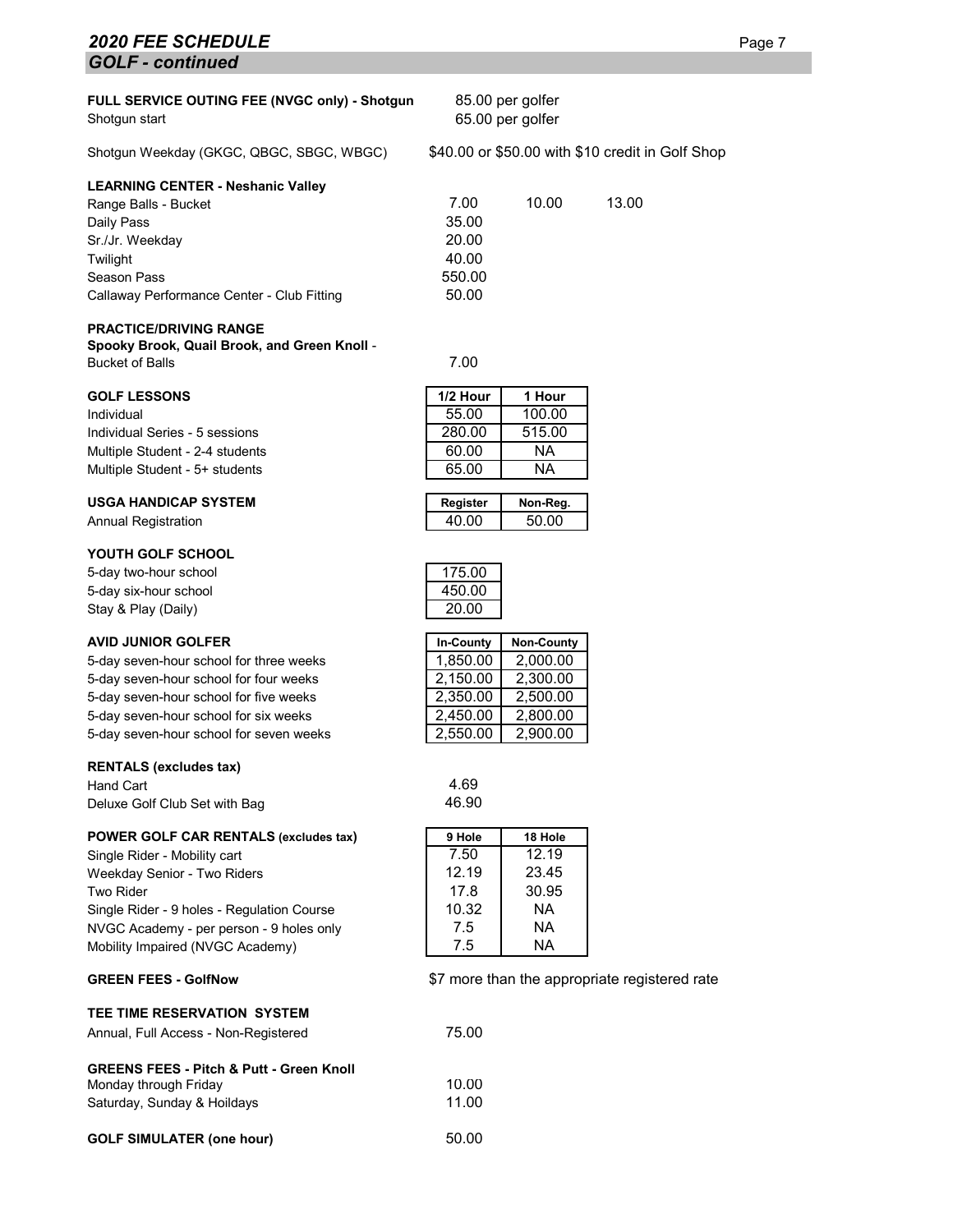#### *LORD STIRLING PARK - ROOM RENTALS ENVIRONMENTAL EDUCATION CENTER & STABLE*

#### **CLASSROOM/AUDITORIUM/RING ANNEX**

*Group less 30;* Weekday, Before 5:00 p.m. *Group less 30;* Weekday, After 5:00 p.m./weekends *Group 31-100*; Weekday, Before 5:00 p.m. *Group 31- 100;* Weekday, After 5:00 p.m./Weekends *Group Over 100* ; Weekday, Before 5:00 p.m. *Group Over 100;* Weekday, After 5:00 p.m./Weekends

| <b>Non-Profit</b> | Other  |
|-------------------|--------|
| 50.00             | 100.00 |
| 125.00            | 175.00 |
| 70.00             | 150.00 |
| 150.00            | 225.00 |
| 100.00            | 170.00 |
| 175.00            | 300.00 |

## *MINIATURE GOLF & PADDLEBOATS*

#### **Miniature Golf**

**Paddleboats** 

18-Hole Round of Golf Package of 10 Rounds Camp/Group rate - 10 person minimum 5.00 per person

Camp/Group, plus tax - 10 Person minimum

**Golf and Paddleboat Combo**

| Under Age 5 | Junior/Senior | Adult |
|-------------|---------------|-------|
| 2.00        | 5.00          | 8.00  |
| 16.00       | 40.00         | 64.00 |
| por porcon  |               |       |

| <b>Standard</b> | Premium |
|-----------------|---------|
| 9.38            | 14.07   |
| 9.38            | 9.38    |

10.00 per Youth 13.00 per Adult

10.00 Camp/Group Rate

Lost Life Jacket 15.00

**Mischief Night Madness**

30 Minute Rental, plus tax

#### **NORTH BRANCH TRAINING ROOM RENTAL**

Government/Non-profit (Up to 30 participants) Government/Non-profit (31 - 75 participants) Other Groups (Up to 30 participants) Other Groups (31 - 75) participants)

| Weekday | Evening |
|---------|---------|
| 50.00   | 125.00  |
| 70.00   | 150.00  |
| 100.00  | 175.00  |
| 150.00  | 225.00  |

#### *PICNIC AREAS*

| <b>GROUP AREAS &amp; FACILITIES</b>                  | <b>Resident</b> | <b>Non-Resident</b> |
|------------------------------------------------------|-----------------|---------------------|
| Group Size 20-49                                     | 50.00           | 100.00              |
| Group Size 50-100                                    | 75.00           | 150.00              |
| Group Size 101-200                                   | 115.00          | 230.00              |
| Group Size 201-300                                   | 165.00          | 330.00              |
| Group Size 300+                                      | 240.00          | 480.00              |
| Pavilion - Duke Island Park, Colonial Park, &        |                 |                     |
| <b>East County Park</b>                              | 70.00           | 140.00              |
| (addition to group fee)                              |                 |                     |
| Pavilion - North Branch Park (addition to group fee) | 45.00           | 90.00               |
|                                                      |                 |                     |
| <b>CLEAN-UP BOND</b>                                 |                 |                     |
| Group Size 50-100                                    | 50.00           | 50.00               |
| Group Size 101-200                                   | 100.00          | 100.00              |
| Group Size 201-300                                   | 200.00          | 200.00              |
| Group Size more than 300                             | 300.00          | 300.00              |

Individual and small group areas provided within multi-use parks

No Charge

10.00 per family 8.00 per couple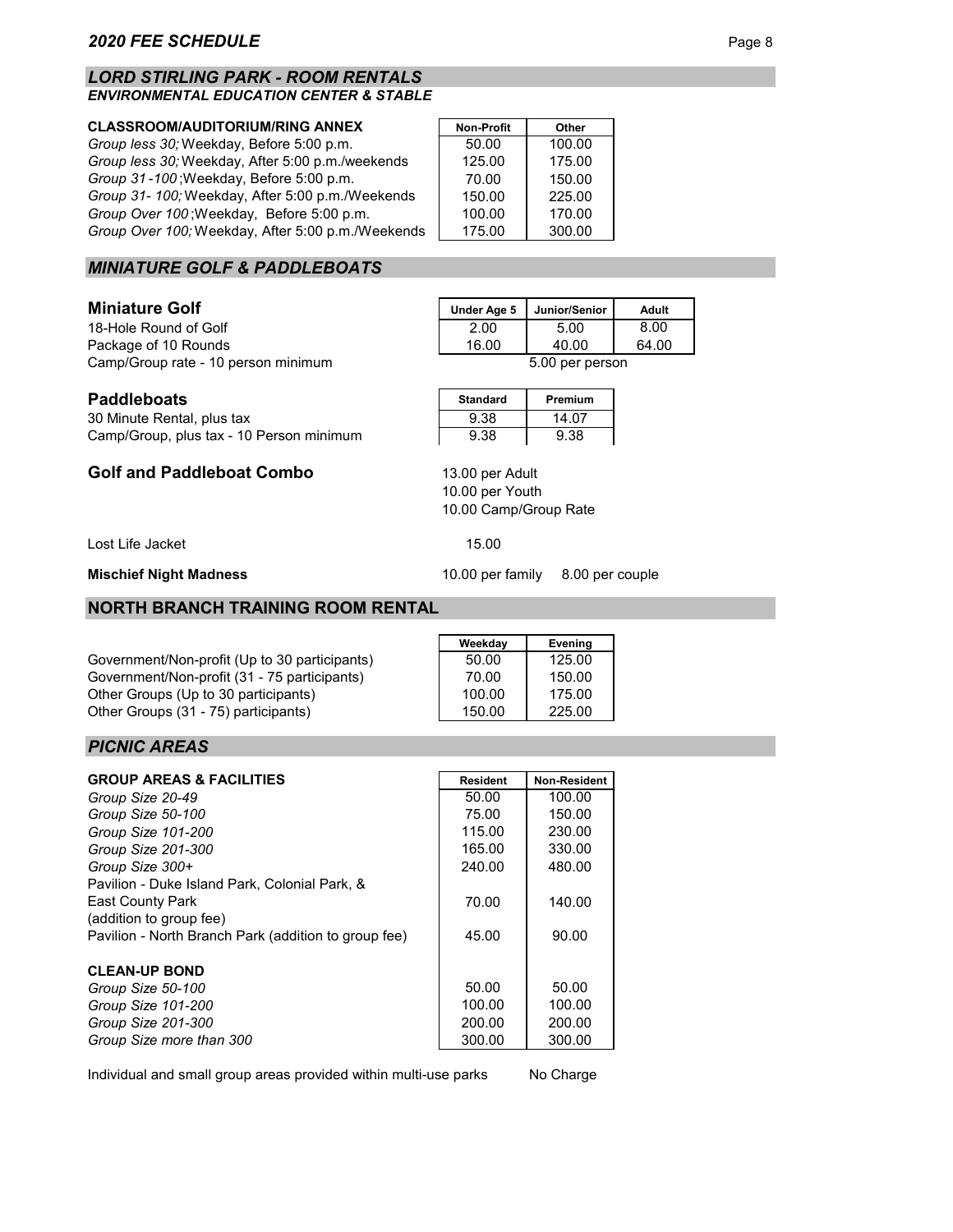## *OVERNIGHT CAMPING - Scout Troop*

#### **WEEKEND ADVANCED PERMIT**

#### 30.00 per date

### *POOL - Warrenbrook*

## $SEASONAL$  **PASS**

Family - First 3 members Family - Next Additional Family - All remaining members Couple - Adult, Age 18-59. Couple - Adult, Age 60+ Single - Age 4-59 Single - Age 60+ County Resident ID Card Weekday Evening Pass Children, age 3 and younger

| Pre-Season | In-Season |
|------------|-----------|
| 325.00     | 355.00    |
| 70.00      | 80.00     |
| 40.00      | 50.00     |
| 230.00     | 250.00    |
| 170.00     | 190.00    |
| 115.00     | 125.00    |
| 85.00      | 95.00     |
| 45.00      | 45.00     |
| 60.00      | 60.00     |
| No Fee     | No Fee    |

40.00 per person

## **AUGUST through LABOR DAY POOL PASS**

### **DAILY ADMISSION FEES Weekday Weekday Weekend/Hol**

Children, age 3 and younger No Fee No Fee No Fee No Fee No Fee No Fee No Fee No Fee No Fee No Fee No Fee No Fee No Fee No Fee No Fee No Fee No Fee No Fee No Fee No Fee No Fee No Fee No Fee No Fee No Fee No Fee No Fee No Fe Youth (age 4-17) with ID Card Youth (age 4-17) - NO Card  $\begin{array}{|c|c|c|c|c|c|c|c|c|} \hline \end{array}$  6.00 8.00 Seniors (age 60+) with ID Card 3.00 4.00 Seniors (age 60+) - NO Card 6.00 8.00 Adult (age 18-59) with ID Card 5.00 6.00 Adult (age 18-59) - NO Card 10.00 12.00

### **SWIMMING INSTRUCTION**

70.00 per class

## *RECREATION PROGRAMMING*

**YOGA** - Advanced Beginner (75 Mins) 100.00 Beginner (60 Mins) 80.00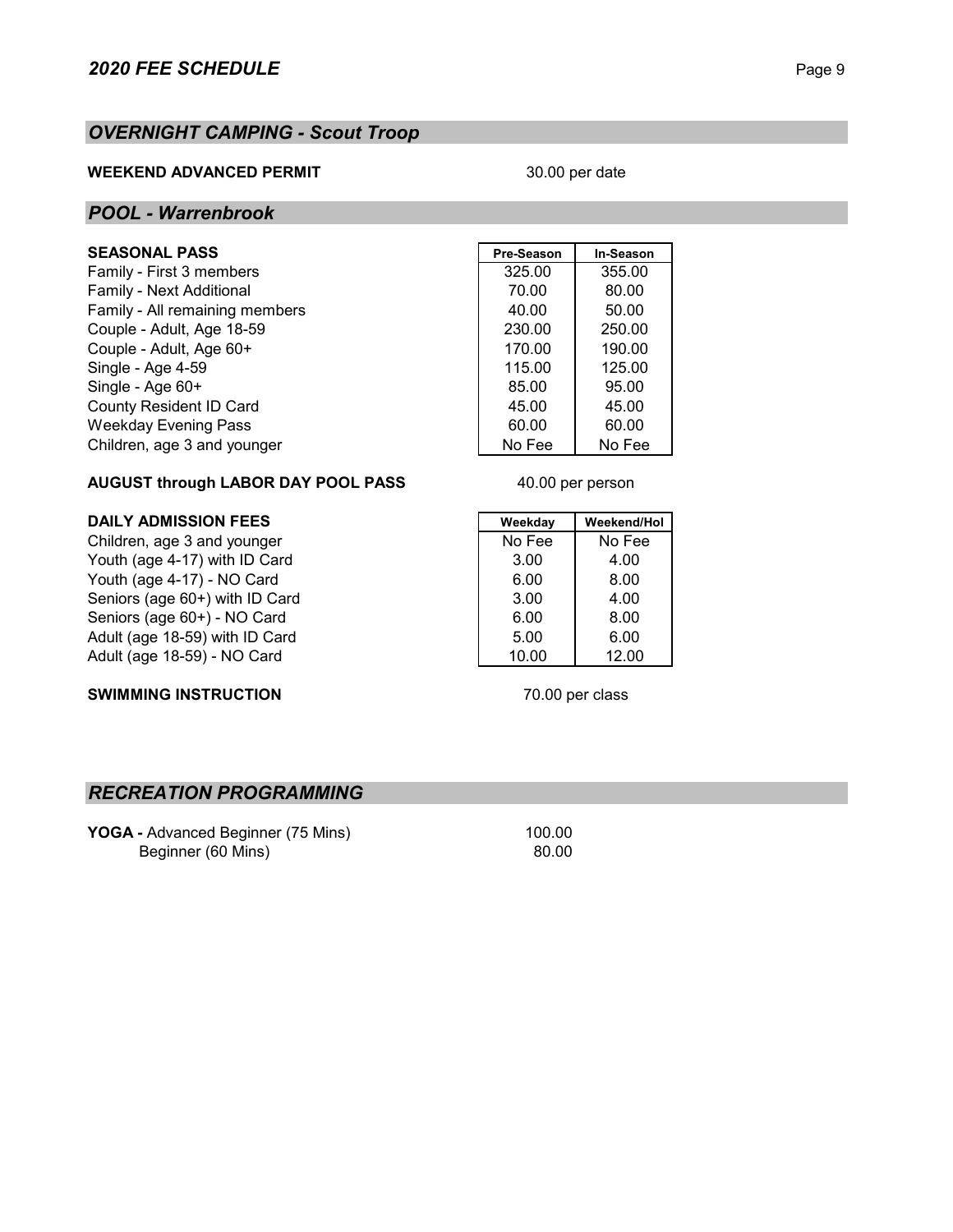## *ROLLER HOCKEY RINK*

| <b>LEAGUES - 2 Hour Period</b>                |  |  |
|-----------------------------------------------|--|--|
| <b>With Lights</b>                            |  |  |
| <b>TOURNAMENTS</b>                            |  |  |
| <b>CONCESSION (Food/Non-alcohol beverage)</b> |  |  |

## *SHOWMOBILE*

 **Government/Non-Profit Organizations**

**RENTAL & LABOR time inclusive** 4 Hours or Less 4 to 8 Hours Rate over 8 hours Rain Date

1,000.00 per date 500.00 per date 50.00 per hour additional 100.00

50.00

25.00

125.00 per date

55.00 per date

## *SPECIAL EVENT*

|                                                                                 | <b>Resident</b> | <b>Non-Resident</b>                      |  |
|---------------------------------------------------------------------------------|-----------------|------------------------------------------|--|
| <b>SINGLE DATE EVENT</b>                                                        | 400.00          | 800.00                                   |  |
| Each additional date                                                            | 150.00          | 300.00                                   |  |
| <b>Overnight Events</b>                                                         | 500.00          | 1000.00                                  |  |
| <b>Premium Advance Booking (In-County only)</b>                                 | 100.00          |                                          |  |
| <b>PRE-EVENT SETUP/POST EVENT CLEAN UP</b>                                      |                 | 50.00 per date                           |  |
| <b>CLEAN UP BOND</b>                                                            |                 | 250.00                                   |  |
| <b>FAMILY ORGANIZATION CAMPOUTS</b><br>Per Unit - RV, Camper, Trailers          |                 | 30.00 per night in advance/40.00 on site |  |
| <b>FAIRGROUND LIGHTS</b>                                                        |                 | 35.00 per hour                           |  |
| <b>CONCESSIONS</b>                                                              |                 |                                          |  |
| 10 or less vendors                                                              |                 | Included in Permit Fee                   |  |
| 11 - $20$ vendors                                                               |                 | 300.00                                   |  |
| Over 20 vendors                                                                 |                 | 600.00                                   |  |
| <b>HORSE SHOWS</b>                                                              |                 |                                          |  |
| Single Date - 4H                                                                |                 | 65.00                                    |  |
| Single Date - Non-4H Organization                                               |                 | 110.00                                   |  |
| Each Additional Date - Non-4H Organization                                      |                 | 65.00                                    |  |
| <b>BANDSHELL</b>                                                                |                 |                                          |  |
| Recognized Non-Profit Organization                                              |                 | 60.00 per date                           |  |
| Special Event permit requests, not otherwise covered by the Fee Schedule, shall |                 |                                          |  |

**be charged a fee as determined by the Somerset County Park Commission**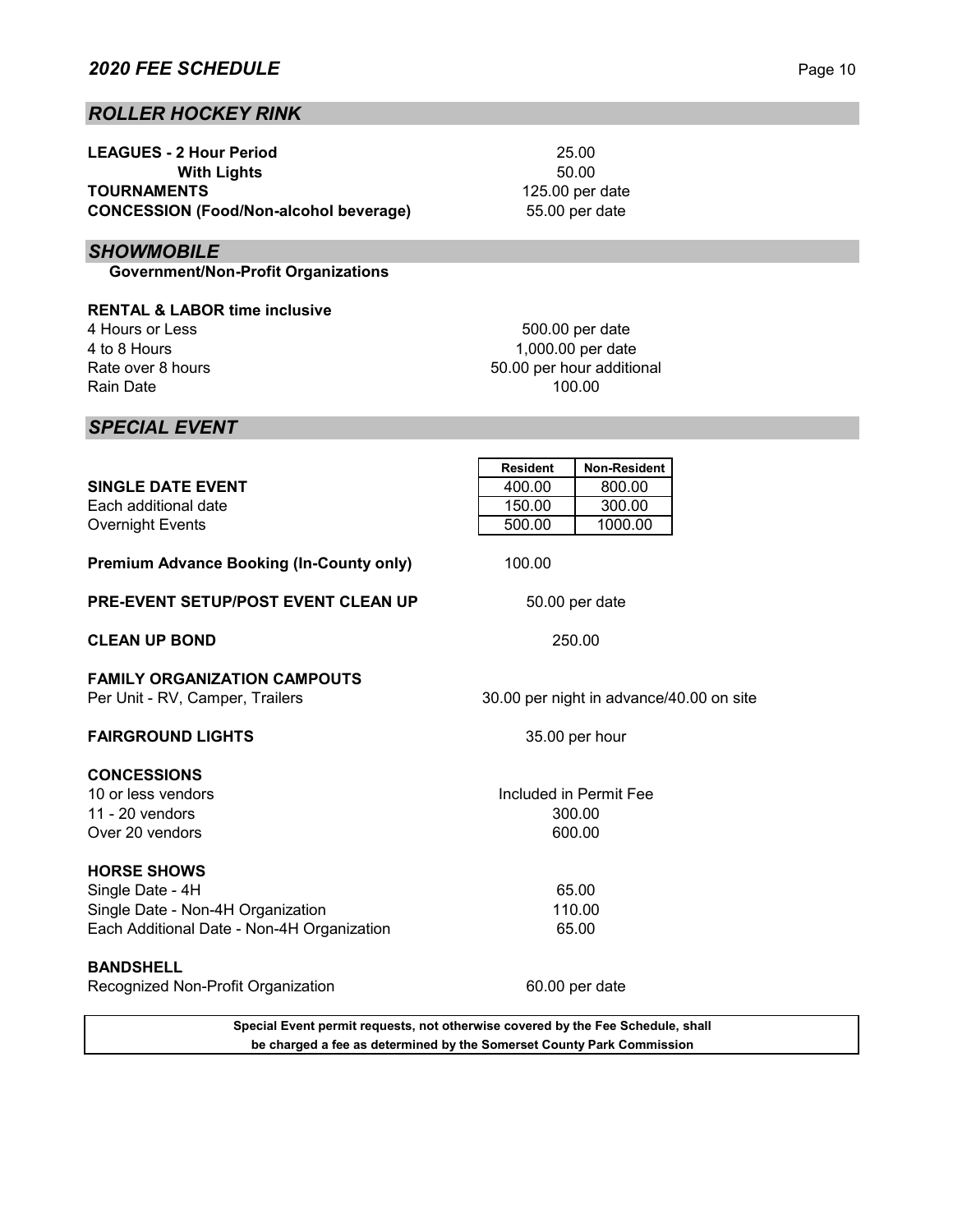### **STABLE**

| <b>JIADLE</b>                                                                                                                           |                          |                       |                  |
|-----------------------------------------------------------------------------------------------------------------------------------------|--------------------------|-----------------------|------------------|
|                                                                                                                                         | <b>Resident</b>          | <b>Non-County ID</b>  | Non-Resident     |
| <b>TESTING FEE</b>                                                                                                                      | 12.00                    | <b>NA</b>             | 12.00            |
| <b>GROUP INSTRUCTION - 5 Weeks, 1 Hr classes</b>                                                                                        | 187.50                   | 222.50                | 262.50           |
| <b>GROUP INSTRUCTION</b><br>Junior Therapeutic Camp Riding (8 weeks)                                                                    | 192.00                   | NA.                   | 288.00           |
| <b>ADDITIONAL REGISTRATION FEES</b><br><b>Enrollment After Closing Date</b><br>Change of Class Fee<br>Late Special Event Registration   | 20.00<br>10.00<br>5.00   |                       |                  |
| SEMI-PRIVATE INSTRUCTION (fee for two people)<br>Book of Five Semi-Private Lessons (per person)                                         | 110.00<br>240.00         | 120.00<br>262.50      | 120.00<br>262.50 |
| <b>PRIVATE INSTRUCTION - Flat</b><br><b>Book of Five Private Lessons</b>                                                                | 70.00<br>315.00          | 75.00<br>337.50       | 75.00<br>337.50  |
| <b>PRIVATE INSTRUCTION</b>                                                                                                              | <b>Resident</b>          | Non-Resident          |                  |
| 6-8 Year Old Children<br>30 minute private lesson                                                                                       | \$50.00                  | \$55.00               |                  |
| 30 minute private lesson &<br>30 minute grooming and tacking session                                                                    | \$70.00                  | \$75.00               |                  |
| <b>NON-COUNTY IDENTIFICATION CARD</b><br>"Grandfathered"<br>Non-Resident                                                                | No Charge<br>170.00      |                       |                  |
| <b>GROUP RIDES</b><br>Youth Group - 10 people or less<br>Youth Group - 11 people or more, per person<br>Adult Group - 10 people or less | 350.00<br>380.00         |                       |                  |
| Adult Group - 11 people or more                                                                                                         | 33.00                    |                       |                  |
|                                                                                                                                         |                          |                       |                  |
| <b>INTRODUCTORY RIDES</b>                                                                                                               | <b>Resident</b><br>40.00 | Non-Resident<br>50.00 |                  |
| <b>NOVICE TRAIL RIDES</b>                                                                                                               | 40.00                    | 50.00                 |                  |
| <b>MOONLIGHT RIDES</b>                                                                                                                  | 32.00                    | 40.00                 |                  |
| <b>BEGINNER TRAIL RIDE, plus tax</b>                                                                                                    | 26.17                    | 33.65                 |                  |
| <b>TROOP BADGE - per person</b>                                                                                                         | 8.00                     | 10.00                 |                  |
|                                                                                                                                         |                          |                       |                  |
|                                                                                                                                         | <b>Resident</b>          | Non-Resident          |                  |
| <b>HACKING - Indoor &amp; Outdoor</b>                                                                                                   |                          |                       |                  |
| Weekday - per hour, plus tax<br>Weekend - per hour, plus tax                                                                            | 21.50<br>24.30           | 28.51<br>32.24        |                  |
| Late Charge - per hour, plus tax                                                                                                        | 7.48                     | 7.48                  |                  |
| Package - 10 Rides (valid one year)                                                                                                     | 195.33                   | 257.48                |                  |
| <b>HACKING - Reserved Horse Fee</b>                                                                                                     |                          |                       |                  |
| Weekday                                                                                                                                 | 5.00                     |                       |                  |
| Weekend                                                                                                                                 | 10.00                    |                       |                  |
|                                                                                                                                         |                          |                       |                  |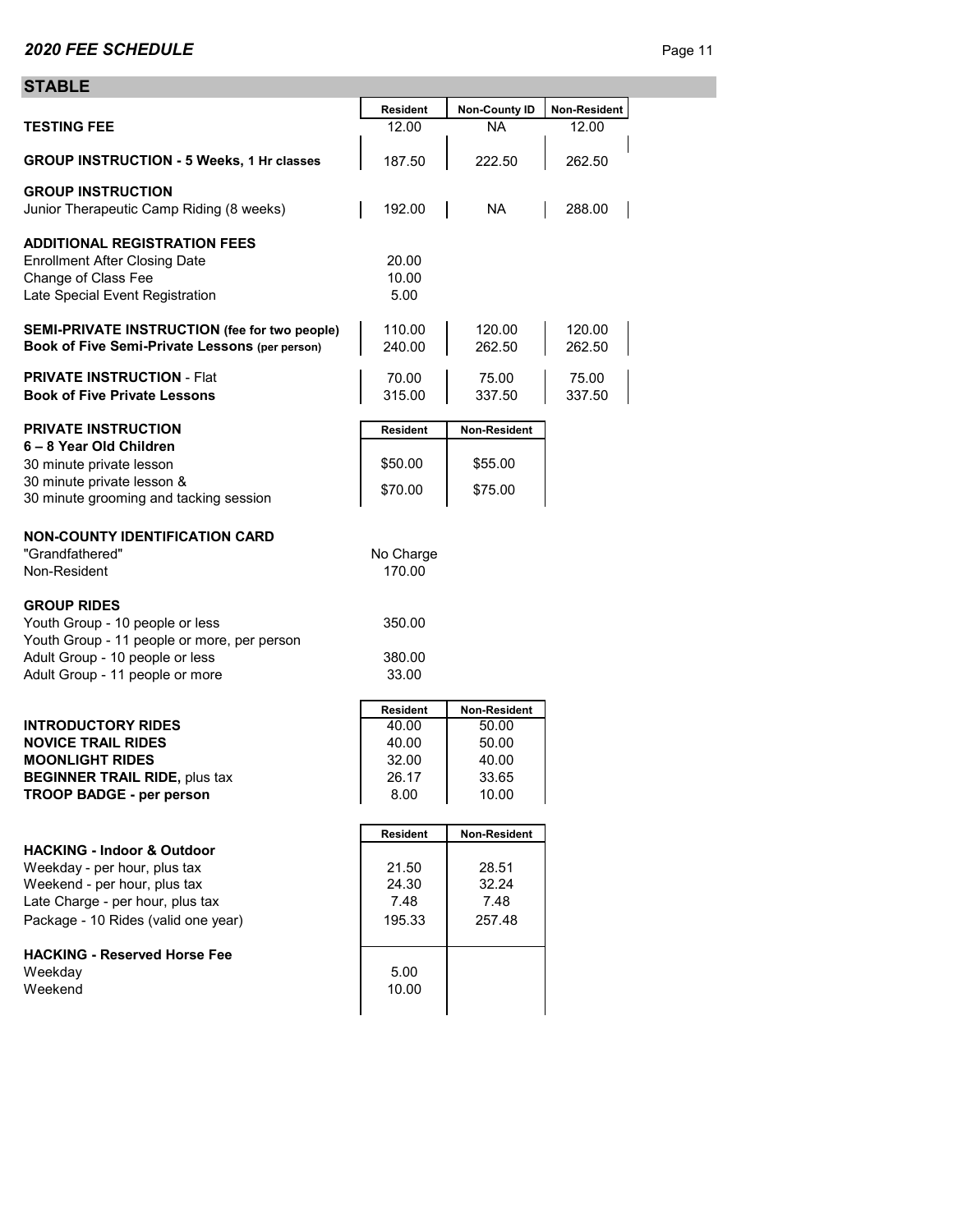# **STABLE (continued)**

| <b>PONY RIDES - 1/2 hour</b><br>Weekday, plus tax<br>Weekend, plus tax<br>Package - 10 Rides (valid one year)<br>Group Lead Line - Two ponies - One hour            | 10.28<br>11.22<br>97.66<br>60.00  | 12.15<br>13.09<br>115.42              |
|---------------------------------------------------------------------------------------------------------------------------------------------------------------------|-----------------------------------|---------------------------------------|
| <b>PONY PARTY</b><br>Each additional youth participant<br><b>Extra Pony</b><br>Invitations, plus tax                                                                | 175.00<br>5.00<br>20.00<br>0.47ea | 250.00<br>7.50<br>20.00<br>1.87/pack5 |
| <b>HAPPY TRAILS BIRTHDAY PACKAGE</b>                                                                                                                                | 225.00                            | 300.00                                |
| <b>STABLE PONY PALS</b><br>2-4 yr. old w/ parent - 30 min. program<br>each additional sibling<br>5-7 yr. old w/ parent - 60 min. program<br>each additional sibling | 5.00<br>3.00<br>10.00<br>5.00     |                                       |
| <b>STABLE MEET THE PONIES PROGRAM</b><br>7-9 yr. old - 90 min. program<br>each additional sibling                                                                   | 15.00<br>10.00                    |                                       |
| <b>SILVER STIRRUPS</b><br><b>GOLDEN GROOMERS</b>                                                                                                                    | 15.00<br>8.00                     |                                       |
| <b>STABLE GUIDED TRAIL RIDES</b>                                                                                                                                    | 45.00                             |                                       |
| <b>STABLE APPRENTICE INSTRUCTOR PROGRAM</b>                                                                                                                         | 150.00                            |                                       |
| <b>STABLE HORSE HERD OBSERVATION</b>                                                                                                                                | 5.00                              |                                       |
|                                                                                                                                                                     | <b>Resident</b>                   | <b>Non-Resident</b>                   |
| <b>SUMMER WORKSHOP</b><br>One week<br>Two weeks                                                                                                                     | 300.00<br>250.00                  | 450.00<br>387.50                      |
| <b>HORSE CARE WORKSHOPS</b>                                                                                                                                         | 60.00                             | 90.00                                 |
| <b>CAMP STIRLING</b>                                                                                                                                                | 120.00                            | 130.00                                |
| <b>HORSE SHOW ENTRY</b>                                                                                                                                             | <b>Per Class</b>                  | Jumping                               |
| Junior<br>Adult                                                                                                                                                     | 10.00<br>12.00                    | 12.00<br>14.00                        |
|                                                                                                                                                                     |                                   |                                       |
|                                                                                                                                                                     | <b>Resident</b>                   | Non-Resident                          |
| <b>TRAIL PERMITS - Annual</b>                                                                                                                                       | 20.00                             | 30.00                                 |
| <b>TRAIL PERMIT - One Time</b>                                                                                                                                      | 10.00                             | 15.00                                 |

**PRIVATE HORSE CROSS COUNTRY COURSE (2 hours)** 20.00

per hour, plus tax 14.02

**INDOOR RING RIDING - Private Horse**

**TRAIL CARD REPLACEMENT** 3.00 3.00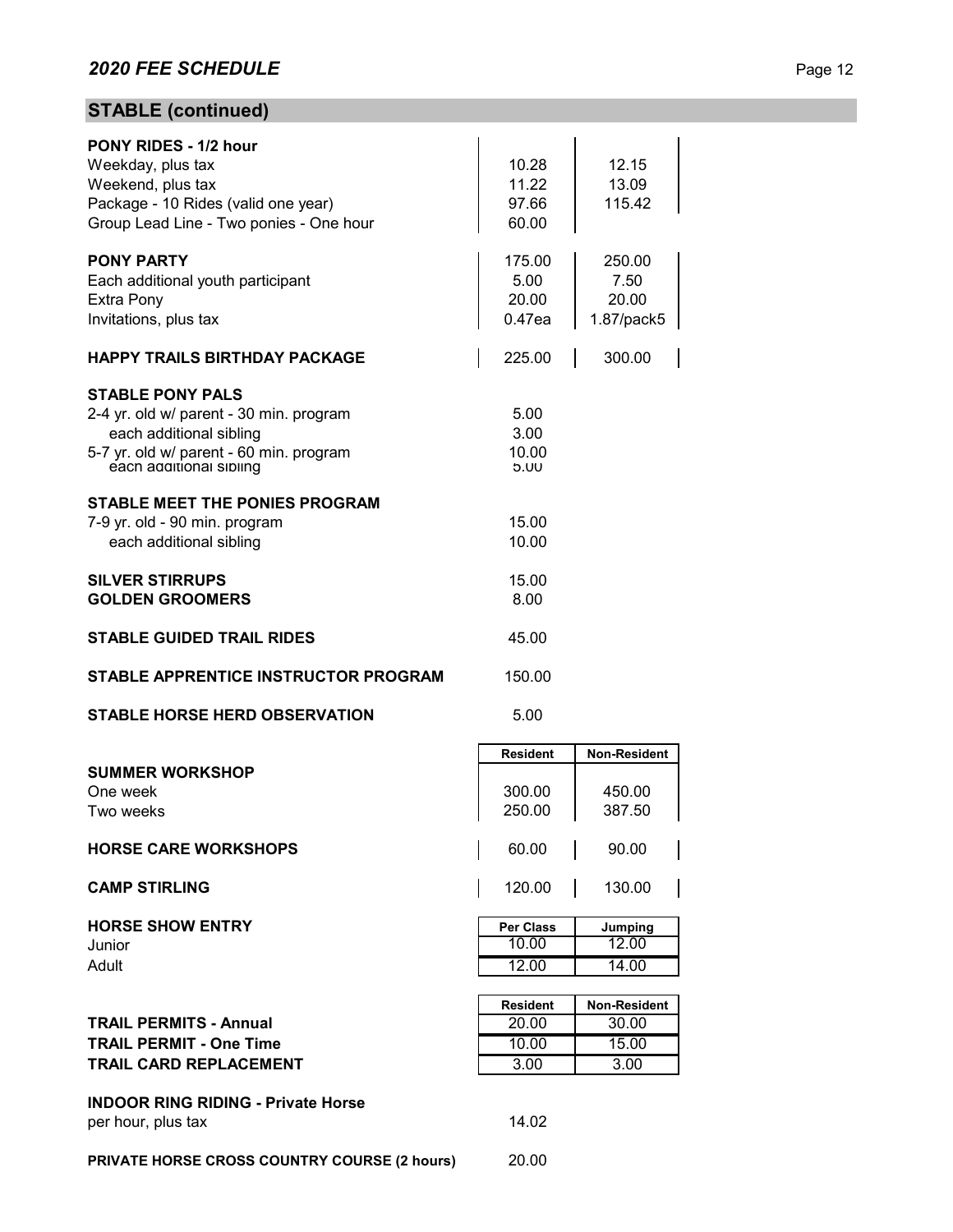# **STABLE (continued)**

| <b>HAY RIDES</b>                                        |                 |              |
|---------------------------------------------------------|-----------------|--------------|
| Group - 10 people or less                               | 100.00          |              |
| Group - 11 people or more, per person                   | 10.00           |              |
| HAY RIDE with 30 MINUTE CAMP FIRE                       |                 |              |
| Group - 10 People or less                               | 150.00          |              |
| Group - 11 people or more, per person                   | 15.00           |              |
| Additional Camp Fire Time Per 30 Minute Segment         | 50.00           |              |
| <b>BARN TOUR - Per person</b>                           | 3.00            |              |
| <b>EQUINE ART CLASS</b>                                 | 50.00           |              |
| <b>CLOTHING RENTAL</b>                                  |                 |              |
| Hat & Boot - Single Rental, plus tax                    | 3.74            |              |
| 10 Hat & Boot Rental Package, plus tax                  | 33.64           |              |
| <b>CROP SALES, plus tax</b>                             | 8.41            |              |
| <b>Stocking Stuffer book of four (Resident)</b>         | 84.00           |              |
| <b>Stocking Stuffer book of four (Non-Resident)</b>     | 114.00          |              |
|                                                         |                 |              |
| <b>AUDIO/VISUAL EQUIPMENT RENTAL</b>                    | 5.00            |              |
| <b>KITCHEN AREA - Ring Annex</b>                        | 10.00           |              |
| <b>FRIENDS REIMBURSEMENT -SPECIAL EVENTS</b>            | One Hour        | 1 1/2 Hour   |
| Flat                                                    | 20.00           | 30.00        |
| Jumping                                                 | 25.00           | 37.50        |
| Leasing of a Horse (6 month period)                     | <b>Resident</b> | Non-Resident |
| Full Lease (per month)                                  | 775.00          | 875.00       |
| Partial Lease (per month)                               | 387.50          | 437.50       |
| <b>BOARDING</b>                                         |                 |              |
| Main Barn - Monthly Full Box Stall, including tax       | 780.00          |              |
| Daily, including tax                                    | 32.50           |              |
| Private lesson w/ Staff or Instructor                   | 55.00           |              |
| Semi-Private lesson (2-3 riders - per rider)            | 45.00           |              |
| <b>Schooling by Staff</b>                               |                 |              |
| Lunging by staff (15 min. prep, 30 min lunge)           | 55.00           |              |
| Ground work (45 minutes)                                | 55.00           |              |
| Under Saddle (15 min. prep, 30 min. ride)               | 55.00           |              |
| <b>Grooming by Staff</b>                                |                 |              |
| General Grooming (30 minutes)<br>Body Clipping (1 hour) | 35.00<br>100.00 |              |
| Each Additional 30 minutes clipping                     | 50.00           |              |
|                                                         |                 |              |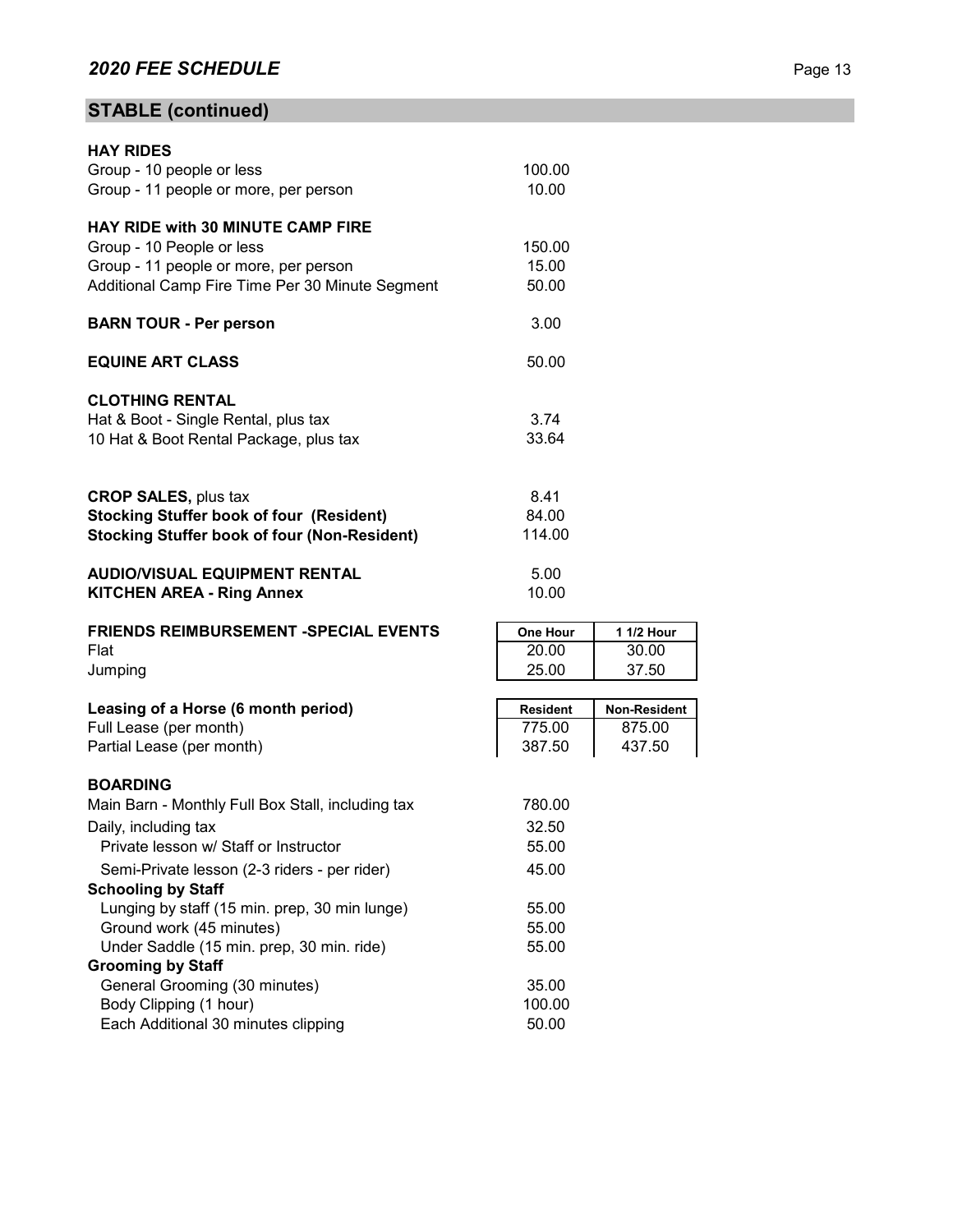# **STABLE (continued)**

| <b>Assisting Vet or Farrier w/horse (other than leading to</b> |                 |              |
|----------------------------------------------------------------|-----------------|--------------|
| shoeing or vet area. i.e. holding, jogging for soundness,      |                 |              |
| etc. per 15 min. or part thereof                               | 17.50           |              |
| Injury Treatment of wounds, wrapping, soaking,                 |                 |              |
| poulticing, etc. per 15 min. or part thereof                   | 17.50           |              |
| <b>Blanketing</b>                                              |                 |              |
| Per Month                                                      | 100.00          |              |
| Per Day                                                        | 3.75            |              |
| <b>Laundry Service</b>                                         |                 |              |
| Washer or Dry per load (towels, saddle pads, wraps)            | 10.00           |              |
| Wash & Dry per Stable Sheet                                    | 12.00           |              |
| Wash & Dry per Blanket                                         | 20.00           |              |
| Folding Laundry/rolling wraps* per load                        | 17.50           |              |
| *if more than 8 leg wraps additional \$17.50/15 min            | 17.50           |              |
| <b>Turnout Boots</b>                                           |                 |              |
| Per Month                                                      | 50.00           |              |
| Per Day                                                        | 2.50            |              |
| <b>FLSS Retirement Boarding</b>                                |                 |              |
| <b>FLSS Monthly Retirement - Stall</b>                         | 565.00          |              |
| <b>FLSS Monthly Retirement - Pasture</b>                       | 375.00          |              |
| Horse Trailer Parking per month                                | 60.00           |              |
|                                                                |                 |              |
|                                                                | <b>Resident</b> | Non-Resident |
| <b>Horse Fan Program</b>                                       | 12.00           | 15.00        |
|                                                                | Additional      | Additional   |
| Scout Hay Ride Weekday (with Horse Fan Program)                | \$5/scout       | \$5/scout    |
|                                                                | Additional      | Additional   |
| Scout Hay Ride Weekend (with Horse Fan Program)                | \$8/scout       | \$8/scout    |
| Scout Hay Ride & Camp Fire Weekday                             | Additional      | Additional   |
| (with Horse Fan Program)                                       | \$8/scout       | \$8/scout    |
| Scout Hay Ride & Camp Fire Weekend                             | Additional      | Additional   |

# (with Horse Fan Program)

## **Equine Assisted Therapy Horse Rental**

1-hour horse rental (non-mounted) 20.00

\$12/scout

\$12/scout